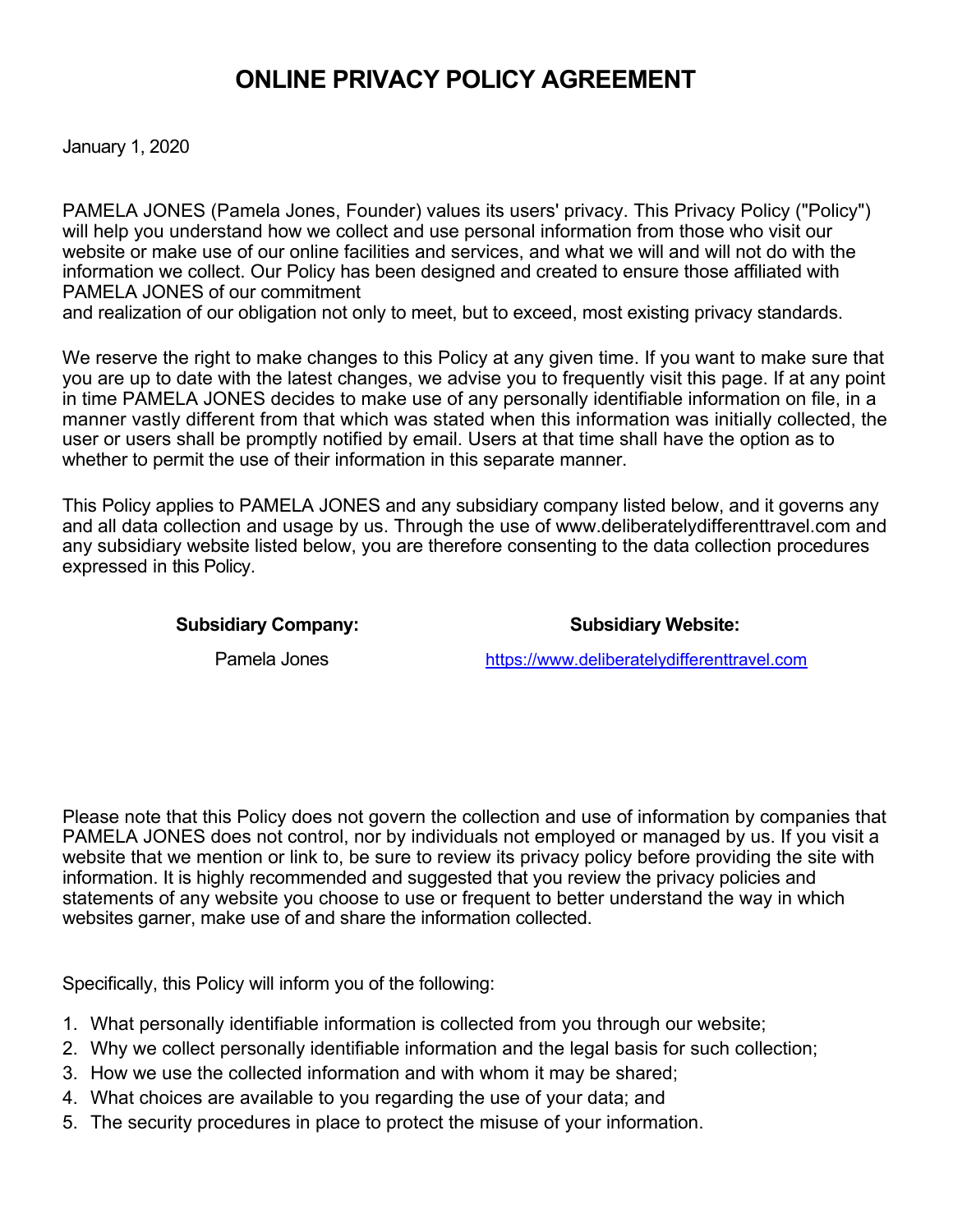#### **Information We Collect**

It is always up to you whether to disclose personally identifiable information to us, although if you elect not to do so, we reserve the right not to register you as a user or provide you with any products or services. This website collects various types of information, such as:

• Information automatically collected when visiting our website, which may include cookies, third party tracking technologies and server logs.

In addition, PAMELA JONES may have the occasion to collect non-personal anonymous demographic information, such as age, gender, household income, political affiliation, race and religion, as well as the type of browser you are using, IP address, or type of operating system, which will assist us in providing and maintaining superior quality service.

PAMELA JONES may also deem it necessary, from time to time, to follow websites that our users may frequent to gleam what types of services and products may be the most popular to customers or the general public.

Please rest assured that this site will only collect personal information that you knowingly and willingly provide to us by way of surveys, completed membership forms, and emails. It is the intent of this site to use personal information only for the purpose for which it was requested, and any additional uses specifically provided for on this Policy.

#### **Why We Collect Information and For How Long**

We are collecting your data for several reasons:

- To better understand your needs and provide you with the services you have requested;
- To fulfill our legitimate interest in improving our services and products;
- To send you promotional emails containing information we think you may like when we have your consent to do so;
- To contact you to fill out surveys or participate in other types of market research, when we have your consent to do so;
- To customize our website according to your online behavior and personal preferences.

The data we collect from you will be stored for no longer than necessary. The length of time we retain said information will be determined based upon the following criteria: the length of time your personal information remains relevant; the length of time it is reasonable to keep records to demonstrate that we have fulfilled our duties and obligations; any limitation periods within which claims might be made; any retention periods prescribed by law or recommended by regulators, professional bodies or associations; the type of contract we have with you, the existence of your consent, and our legitimate interest in keeping such information as stated in this Policy.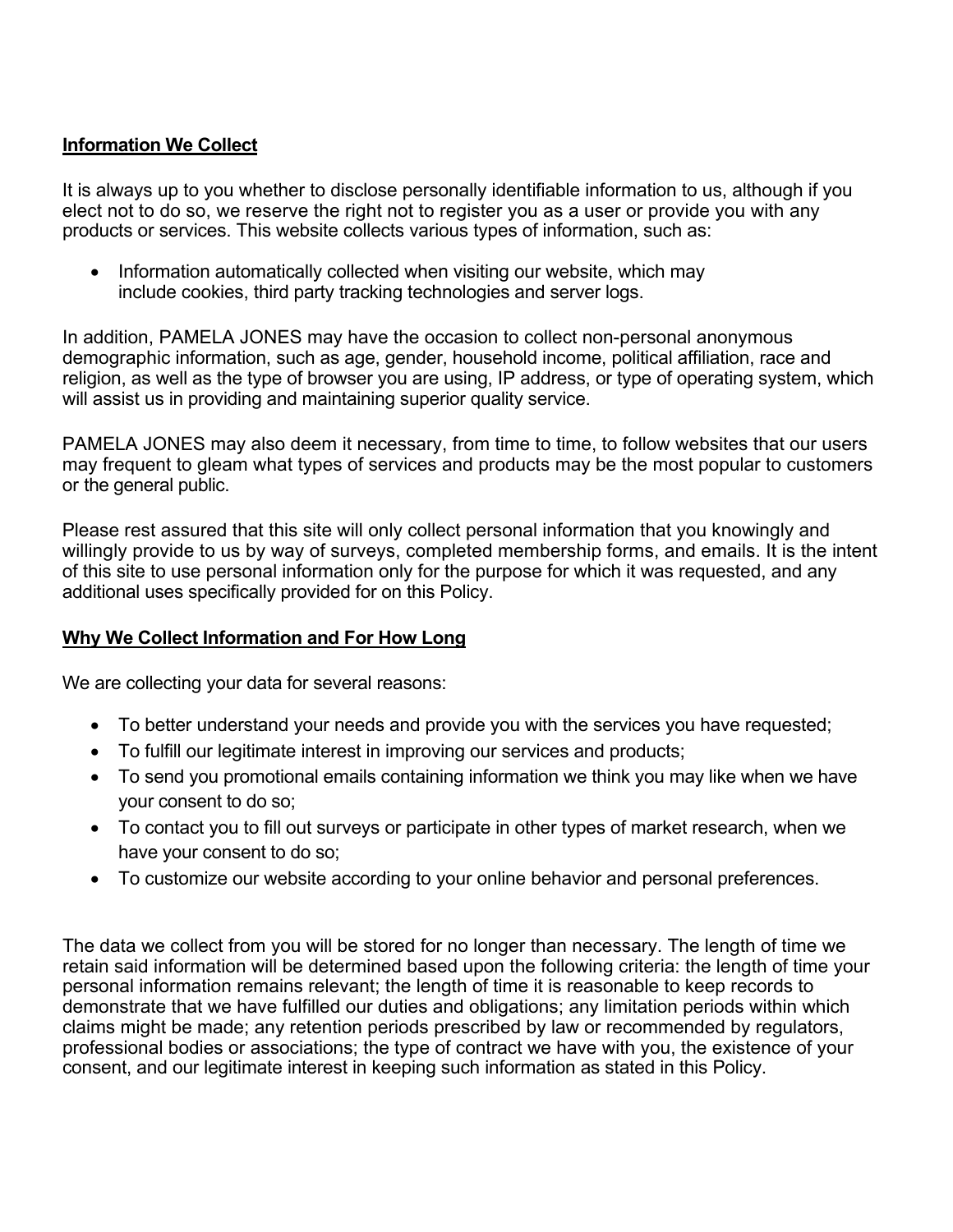## **Use of Information Collected**

PAMELA JONES does not now, nor will it in the future, sell, rent or lease any of its customer lists and/or names to any third parties.

PAMELA JONES may collect and may make use of personal information to assist in the operation of our website and to ensure delivery of the services you need and request. At times, we may find it necessary to use personally identifiable information as a means to keep you informed of other possible products and/or services that may be available to you from www.deliberatelydifferenttravel.com and its subsidiaries.

PAMELA JONES and its subsidiaries may also be in contact with you with regards to completing surveys and/or research questionnaires related to your opinion of current or potential future services that may be offered.

PAMELA JONES uses various third-party social media features including but not limited to https://www.facebook.com/ddexperience, https://www.instagram.com/ddtravelllc and other interactive programs. These may collect your IP address and require cookies to work properly. These services are governed by the privacy policies of the providers and are not within PAMELA JONES's control.

#### **Disclosure of Information**

PAMELA JONES may not use or disclose the information provided by you except under the following

circumstances:

- As necessary to provide services or products you have ordered;
- In other ways described in this policy or to which you have otherwise consented;
- In the aggregate with other information in such a way so that your identity cannot reasonably be determined;
- As required by law, or in response to a subpoena or search warrant;
- To outside auditors who have agreed to keep the information confidential;
- As necessary to enforce the terms of service;
- As necessary to maintain, safeguard and preserve all the rights and property of PAMELA JONES.

## **Non-Marketing Purposes**

PAMELA JONES greatly respects your privacy. We do maintain and reserve the right to contact you, if

needed for non-marketing purposes (such as bug alerts, security breaches, account issues, and/or changes in PAMELA JONES products and services). In certain circumstances, we may use our website, newspapers, or other public means to post a notice.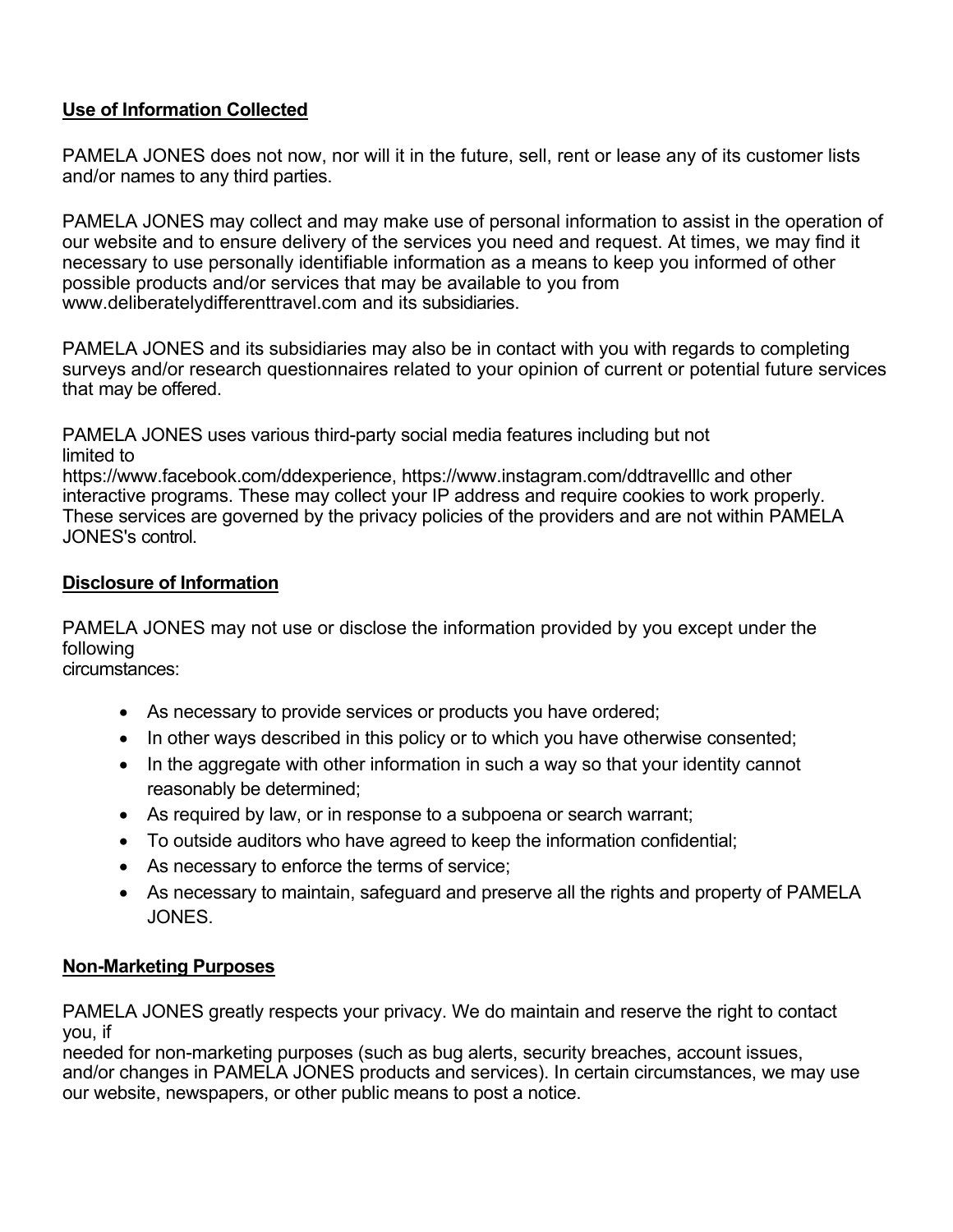#### **Children under the age of 18**

PAMELA JONES's website is not directed to, and does not knowingly collect personal identifiable information from, children under the age of eighteen (18) If it is determined that such information has been inadvertently collected on anyone under the age of eighteen (18) we shall immediately take the necessary steps to ensure that such information is deleted from our system's database, or in the alternative, that verifiable parental consent is obtained for the use and storage of such information. Anyone under the age of eighteen (18) must seek and obtain parent or guardian permission to use this website.

#### **Unsubscribe or Opt-Out**

All users and visitors to our website have the option to discontinue receiving communications from us by way of email or newsletters. To discontinue or unsubscribe from our website please send an email that you wish to unsubscribe to Ddtravelllc@gmail.com. If you wish to unsubscribe or opt-out from any third-party websites, you must go to that specific website to unsubscribe or opt-out. PAMELA JONES will continue to adhere to this Policy with respect to any personal information previously collected.

#### **Links to Other Websites**

Our website does contain links to affiliate and other websites. PAMELA JONES does not claim nor accept responsibility for any privacy policies, practices and/or procedures of other such websites. Therefore, we encourage all users and visitors to be aware when they leave our website and to read the privacy statements of every website that collects personally identifiable information. This Privacy Policy Agreement applies only and solely to the information collected by our website.

## **Notice to European Union Users**

PAMELA JONES's operations are located primarily in the United States. If you provide information to us, the information will be transferred out of the European Union (EU) and sent to the United States. (The adequacy decision on the EU-US Privacy became operational on August 1, 2016. This framework protects the fundamental rights of anyone in the EU whose personal data is transferred to the United States for commercial purposes. It allows the free transfer of data to companies that are certified in the US under the Privacy Shield.) By providing personal information to us, you are consenting to its storage and use as described in this Policy.

## **Your Rights as a Data Subject**

Under the regulations of the General Data Protection Regulation ("GDPR") of the EU you have certain rights as a Data Subject. These rights are as follows:

• **The right to be informed:** this means we must inform you of how we intend to use your personal data and we do this through the terms of this Policy.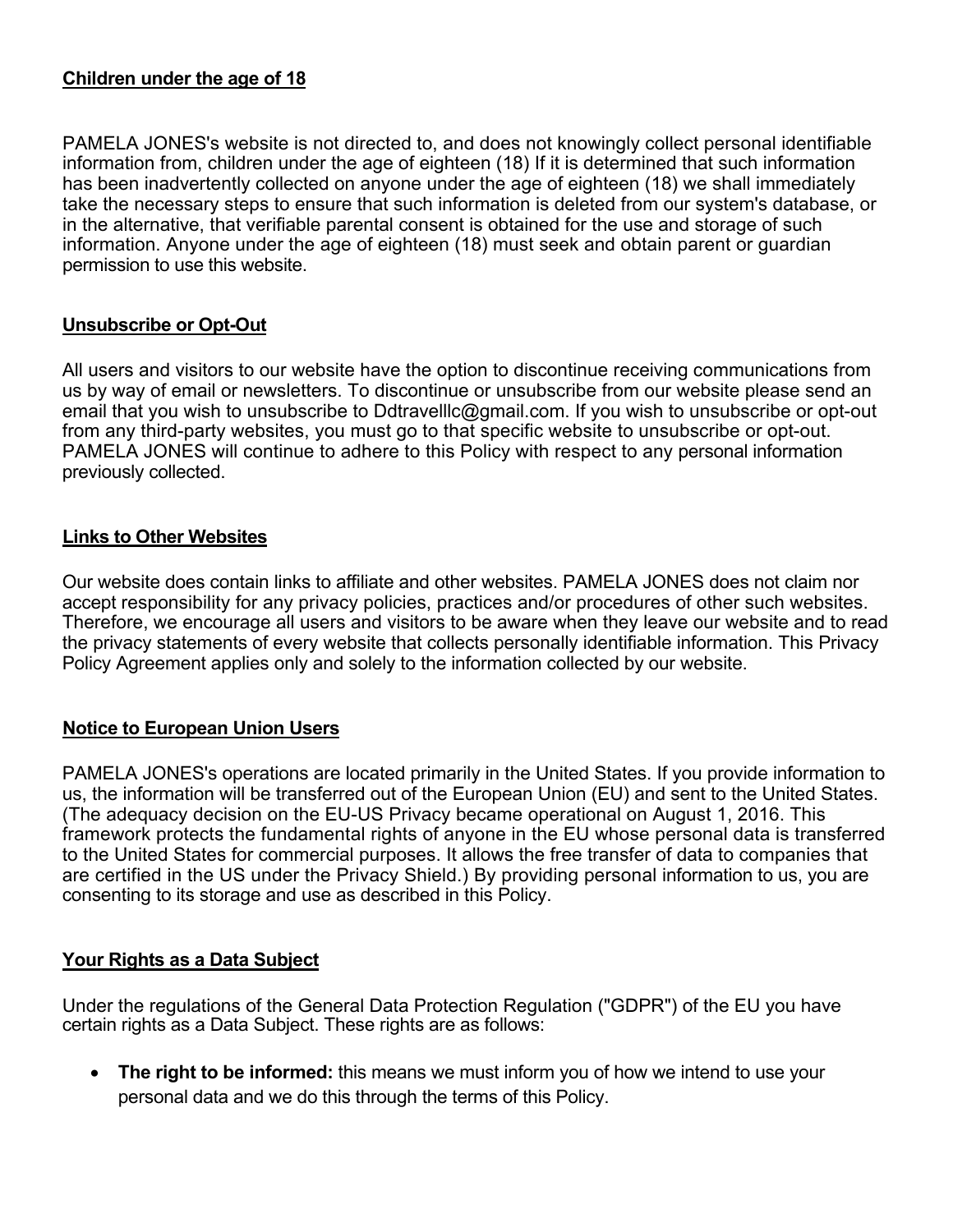- **The right of access:** this means you have the right to request access to the data we hold about you and we must respond to those requests within one month. You can do this by sending an email to ddtravelllc@gmail.com.
- **The right to rectification:** this means that if you believe some of the date, we hold is
- incorrect, you have the right to have it corrected. You can do this by logging into your account with us, or by sending us an email with your request.
- **The right to erasure:** this means you can request that the information we hold be deleted, and we will comply unless we have a compelling reason not to, in which case you will be informed of same. You can do this by sending an email to ddtravelllc@gmail.com.
- **The right to restrict processing:** this means you can change your communication preferences or opt-out of certain communications. You can do this by sending an email to Ddtravelllc@gmail.com.
- **The right of data portability:** this means you can obtain and use the data we hold for your own purposes without explanation. If you wish to request a copy of your information, contact us at ddtravelllc@gmail.com.
- **The right to object:** this means you can file a formal objection with us regarding our use of your information with regard to third parties, or its processing where our legal basis is our legitimate interest in it. To do this, please send an email to ddtravelllc@gmail.com.

In addition to the rights above, please rest assured that we will always aim to encrypt and anonymize your personal information whenever possible. We also have protocols in place in the unlikely event that we suffer a data breach and we will contact you if your personal information is ever at risk. For more details regarding our security protections see the section below or visit our website at www.deliberatelydifferenttravel.com.

## **Security**

PAMELA JONES takes precautions to protect your information. When you submit sensitive information via the website, your information is protected both online and offline. Wherever we collect sensitive information (e.g. credit card information), that information is encrypted and transmitted to us in a secure way. You can verify this by looking for a lock icon in the address bar and looking for "https" at the beginning of the address of the webpage.

While we use encryption to protect sensitive information transmitted online, we also protect your information offline. Only employees who need the information to perform a specific job (for example, billing or customer service) are granted access to personally identifiable information. The computers and servers in which we store personally identifiable information are kept in a secure environment. This is all done to prevent any loss, misuse, unauthorized access, disclosure or modification of the user's personal information under our control.

The company also uses Secure Socket Layer (SSL) for authentication and private communications to build users' trust and confidence in the internet and website use by providing simple and secure access and communication of credit card and personal information.